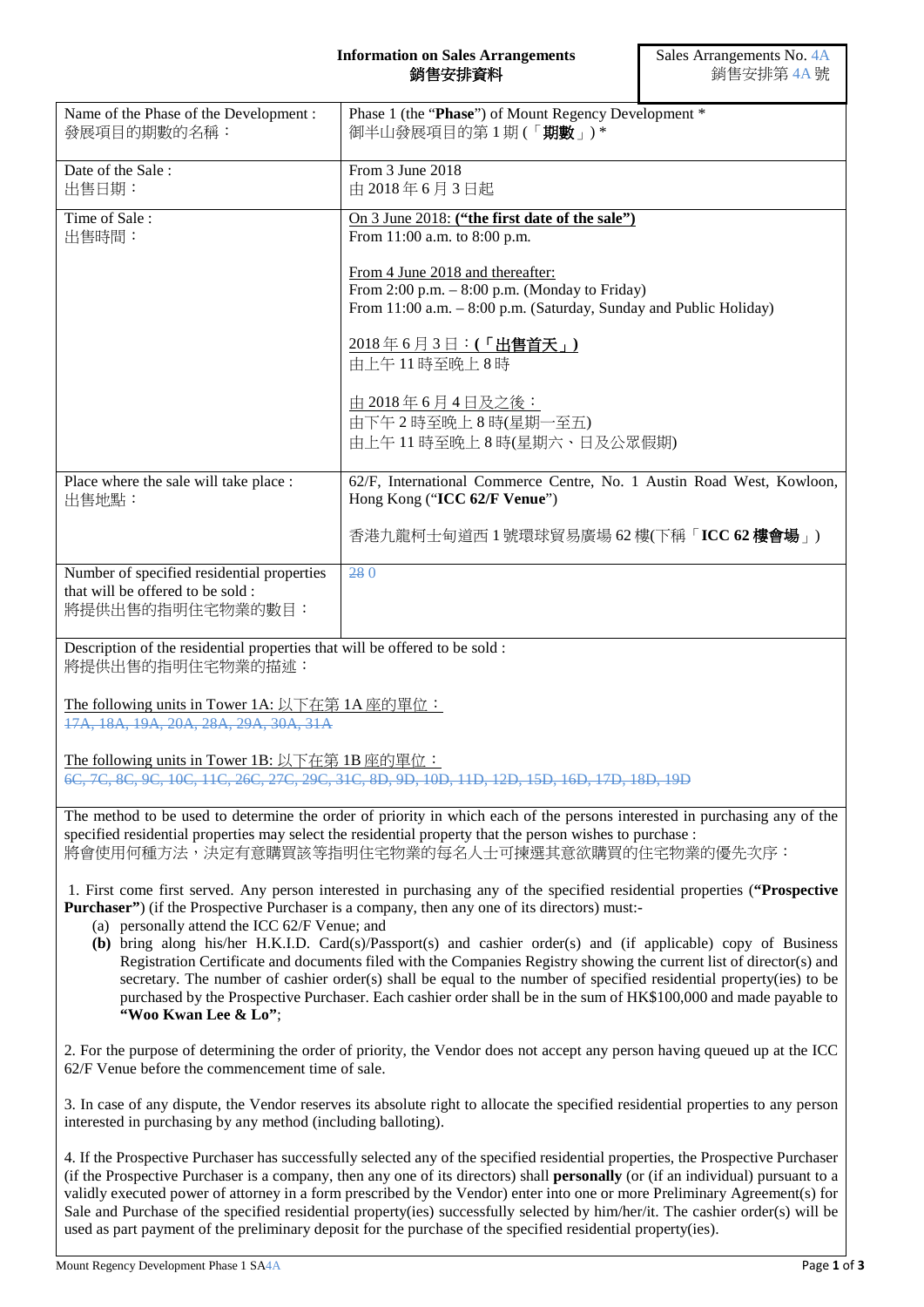5. The Vendor reserves the right to close the ICC 62/F Venue at any time if all the specified residential properties have been sold out.

6. If Typhoon Signal No. 8 or above is hoisted or Black Rainstorm Warning is issued at any time between the hours of 9:00 a.m. and 8:00 p.m. on any date of the sale, for the safety of the Prospective Purchasers and the maintenance of order at the ICC 62/F Venue, the Vendor reserves its absolute right to close the ICC 62/F Venue. Details of the arrangement will be posted by the Vendor on the website (www.mountregency.com.hk) designated by the Vendor for the Development. Prospective Purchasers will not be notified separately of the arrangement.

7. In the event of any discrepancy between the English and Chinese versions of this Sales Arrangement, the English version shall prevail.

1. 先到先得。任何有意購買指明住宅物業的人士(下稱「**準買方」**)(如準買方是公司,則其任何一位董事)須 遵 從下列程序:

(a) 親臨 ICC 62 樓會場; 及

(b) 攜同其香港身份證/護照正本及本票及(如適用)商業登記證書副本及已於公司註冊處登記之文件以顯示 當 時的董事及秘書的名單。本票的數目需與準買方將購買的指明住宅物業的數目相同。每張本票金額為港 幣\$100,000 及抬頭人須為「胡關李羅律師行」。

2. 為決定優先次序的目的,賣方不接受出售時間開始前於 ICC 62 樓會場排隊輪候的人士。

3. 如有任何爭議,賣方保留絕對權力以任何方法(包括抽籤)分配該等指明住宅物業予任何有意購買的人士。

4. 成功選擇指明住宅物業的準買方(如準買方是公司,則其任何一位董事)須**親身**(或(如個人)按賣方所規定的樣 本並有效地簽署的授權書)簽署一份或多份臨時買賣合約購 買其成功選擇的指明住宅物業。本票將會用作支付購買 指明住宅物業的部份臨時訂金。

5. 賣方保留權利在所有指明住宅物業已售出的情況下於任何時間關閉 ICC 62 樓會場。

6. 如在任何出售日期的上午 9 時至下午 8 時的任何時間內天文台發出八號或更高風球信號或黑色暴雨警告,為保障 準買方的安全及維持 ICC 62 樓會場的秩序,賣方保留絕對權力關閉 ICC 會場。賣方會將安排的詳情於賣方為發展 項 目指定的互聯網網站的網址(www.mountregency.com.hk)公布。準買方將不獲另行通知。

7. 倘若本銷售安排中英文文本有異,以英文文本為準。

The method to be used, where 2 or more persons are interested in purchasing a particular specified residential property, to determine the order of priority in which each of those persons may proceed with the purchase: 在有兩人或多於兩人有意購買同一個指明住宅物業的情況下,將會使用何種方法決定每名該等人士可購買該物業 的優先次序:

Please refer to the above method

請參照上述方法

Hard copies of a document containing information on the above sales arrangements are available for collection by the general public free of charge at:

載有上述銷售安排的資料的文件印本於下列地點可供公眾免費領取:

From 11:00 a.m. to 8:00 p.m. (daily)

62/F, International Commerce Centre, No. 1 Austin Road West, Kowloon, Hong Kong

After 8:00 p.m. to  $11:00$  a.m. of the next day (daily) 3/F Lobby, International Commerce Centre, No. 1 Austin Road West, Kowloon, Hong Kong

由上午11時至晚上8時(每日) 香港九龍柯士甸道西1號環球貿易廣場62樓

由晚上8時後至翌日上午11時(每日)

香港九龍柯士甸道西 1 號環球貿易廣場 3 樓大堂

| 日/日/明日 丁二 鬥 眉 曰 = 沥 な 小 只 勿 夙 物 > ほ / ヽ 工 |               |
|-------------------------------------------|---------------|
| Date of Issue:                            | 26 May 2018   |
| 發出日期:                                     | 2018年5月26日    |
| Date of Revision:                         | 29 March 2021 |
| 修改日期:                                     | 2021年3月29日    |

## \*Remarks:

Tower 1A and 1B of the Phase is called "Mount Regency".